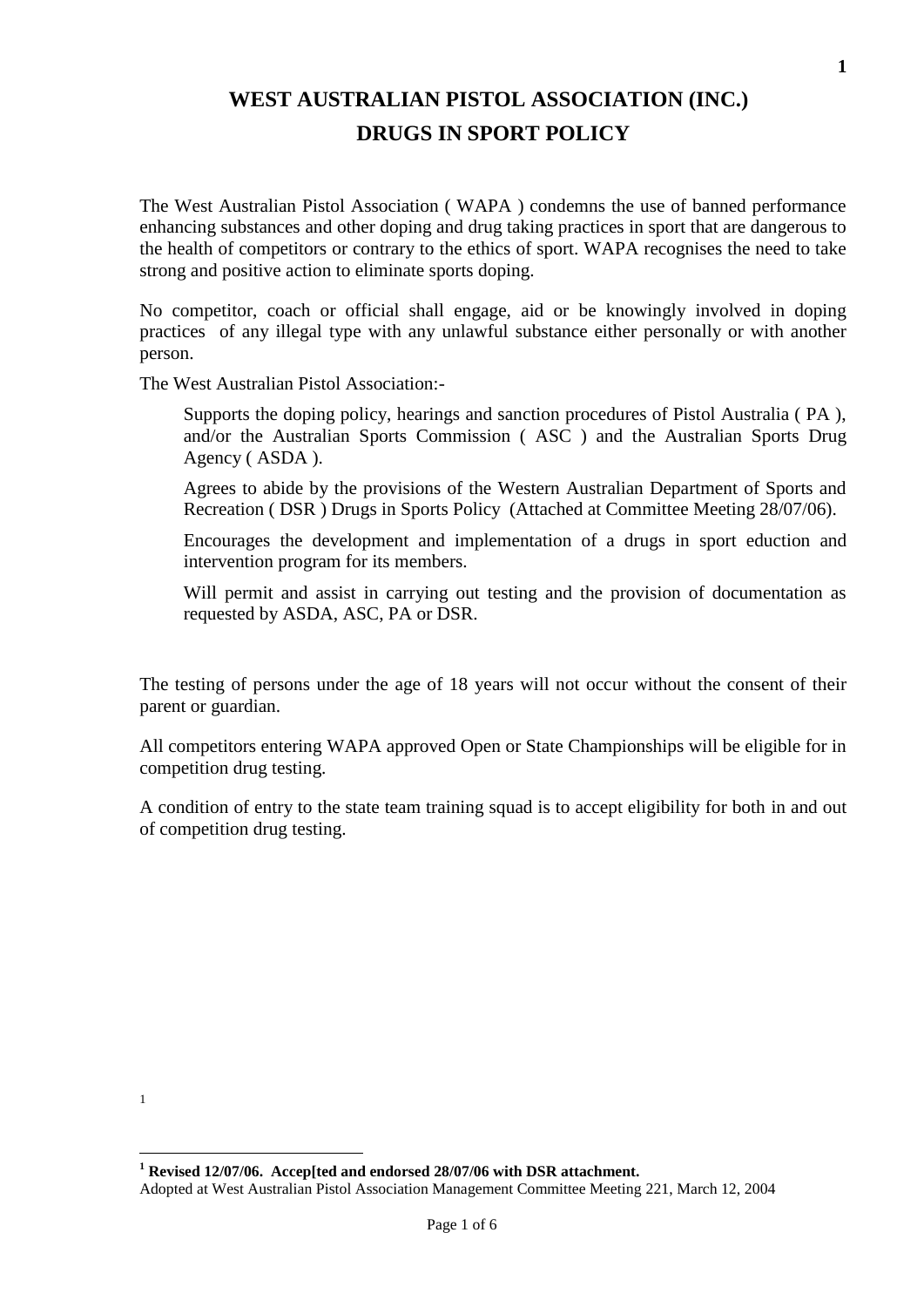# WESTERN AUSTRALIAN **DRUGS IN SPORT POLICY**

#### **1**

2

WESTERN AUSTRALIAN **DRUGS IN SPORT POLICY**

#### **DEFINITIONS**

1. a. "ACGA" means the Australian Commonwealth Games Association.

b. "AOC" means Australian Olympic Committee.

c. "ASC" means the Australian Sports Commission established by the Australian Sports Commission Act 1989.

d. "ASDA" means the Australian Sports Drug Agency established by the Australian Sports Drug Agency Act 1990.

e. "CAS" means the Court of Arbitration for Sport (Oceania Registry).

f. "Doping Practice" means:

i. the taking or use of drugs or participation in other methods prohibited by the Olympic Movement Anti-Doping Code (OMADC) and/or defined by ASDA;

ii. refusal to provide a sample for testing requested by a drug testing authority recognised by the State Government; or

iii. aiding, abetting, counselling or procuring or being knowingly involved in an activity referred to in (i) or (ii) above.

g. "DSR" means the Western Australian Department of Sport and Recreation.

h. "International Sporting Organisations" means all organisations recognised by the ASC as International Sports Federations and peak Sports Organisations.

i. "IOC" means International Olympic Committee.

j. "IOC procedures" refers to the testing procedures specified in the Olympic Movement Anti-Doping Code (OMADC).

k. "Member" means any person or body which is a member of a sporting association and includes persons or bodies which are members of them.

**2**

l. "National Sporting Organisation" and "NSO" means a sporting association recognised by the ASC as that sport's peak body in Australia.

m. "Open Age Sporting Competition" means a sporting competition that is open to persons of any age who are competing either as individuals at the top level for a sport or as members of the top team for a sport.

n. "Procedural fairness" means natural justice.

o. "Register" means the Register of Notifiable Events established and maintained by ASDA. p. "Sample" means human biological fluid or tissue.

q. "Sporting Organisation" means all sporting organisations (including State Sporting Associations) in Western Australia receiving financial or other assistance from the State Government.

r. "State Competitor" means any person who:

i. competes or has been selected to compete, as a representative of Western Australia, in an open age sporting competition either as an individual competitor or as a member of a team; or

ii. is included in a group formed for the purposes of selection as an individual or member of an open age team to represent Western Australia; or

iii. competes in an open age sporting competition, or trains to compete in an open age sporting competition, and is receiving support from the State Government or is a party to an arrangement under which he or she will receive support from the State Government; or

iv. is entered on a national Register and as a result of having his or her name entered on the register, is ineligible to take part in an open age sporting competition as a representative of Western Australia; or

v. purports to represent Western Australia in an open age sporting competition. WESTERN AUSTRALIAN **DRUGS IN SPORT POLICY**

 **2**

Adopted at West Australian Pistol Association Management Committee Meeting 221, March 12, 2004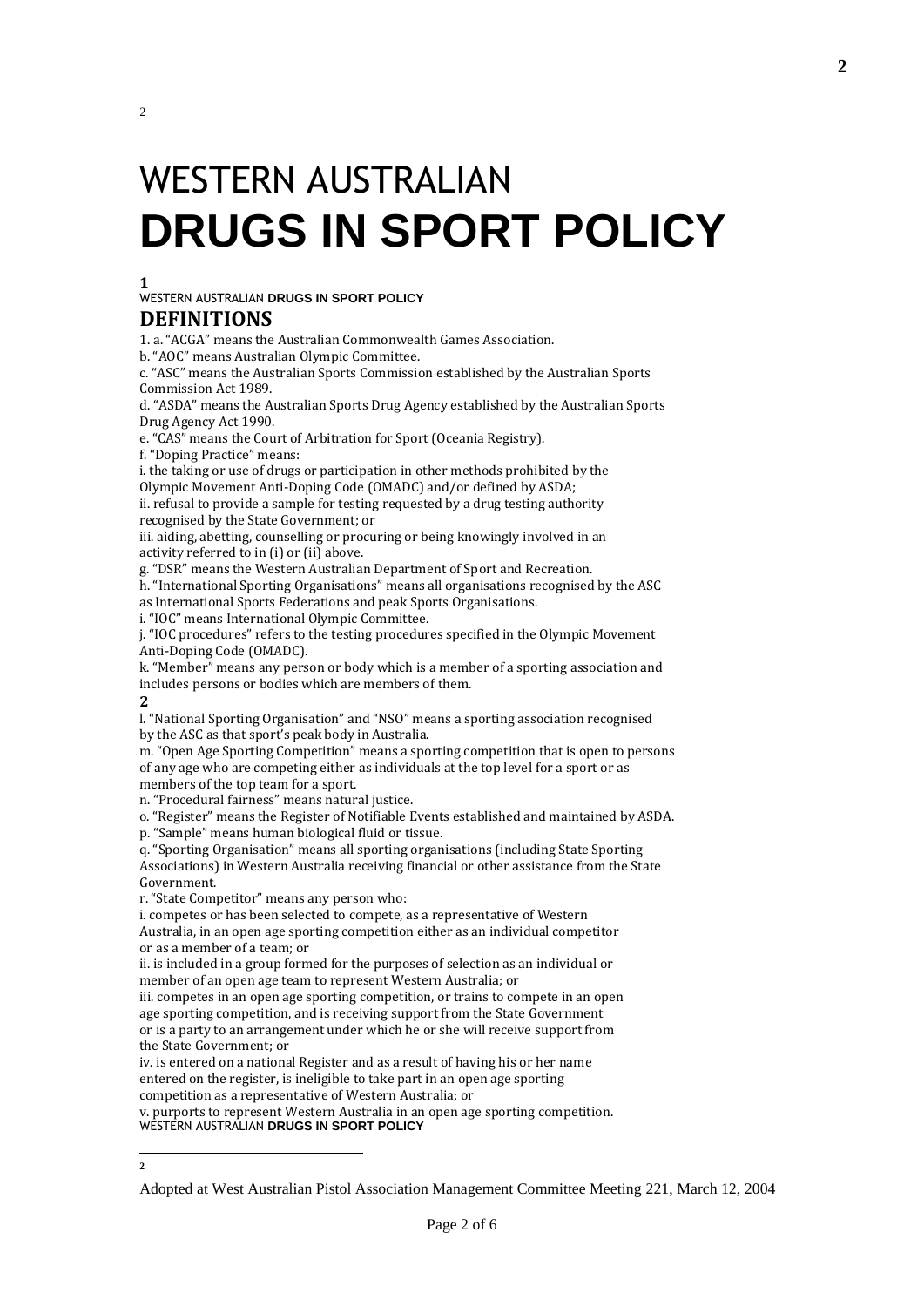**3**

s. "State Government" means the Western Australian State Government and its sports and related agencies.

t. "State Sporting Association" and "SSA" means a sporting association recognised by the State Government as that sport's peak body in Western Australia.

u. "Testing" means the requesting, collecting and analysis of samples.

v. "WAIS" means Western Australian Institute of Sport.

w. "Western Australian Legislation" means that State legislation complementary to the ASDA Act.

Words in the singular include the plural and vice versa.

### **OBJECTIVE**

2. The objective of the State Government is to ensure that participation at all levels in sport and recreation by Western Australians is free of performance enhancing drugs and methods.

### **POSITION STATEMENT**

3. The State Government condemns the use of banned performance enhancing substances and other doping and drug taking practices in sport as both dangerous to the health of competitors and contrary to the ethics of sport. It recognises the need to take strong and positive action to eliminate sports doping and other drug taking practices.

4. No competitor, coach, official or Sport Organisation receiving financial support or other assistance from the State Government, or its agencies, shall engage, aid or be knowingly involved in a doping practice.

5. It is expected that all Sporting Organisations, in receipt of Government support, will develop and/or adopt anti-doping policies and practices in accordance with this policy by 30 June 2002.

**4**

6. The State Government will adopt such measures as are necessary to combat sports doping. Emphasis will be on educational approaches, however, enabling legislation has been enacted which will allow the testing of State competitors for evidence of doping practices to be undertaken where appropriate by ASDA or other testing authority approved by the State Government for the purposes of this policy.

7. Anti-doping measures taken by the State Government will be consistent with principles of procedural fairness and will respect competitors' right to privacy.

8. The State Government supports national and international initiatives to control the supply of performance enhancing substances.

9. The only legitimate use of drugs in sport is in accordance with IOC and/or ASC policies. 10. The State Government recognises International Sporting Organisations who can conduct sampling and testing in accordance with IOC procedures and use IOC accredited laboratories for the testing of samples for the detection of performance enhancing substances and other sports doping practices.

# **RECOGNITION OF ASDA**

11. ASDA is recognised as a key national agency working with sport to develop education programs about the use of performance enhancing substances and other sports doping practices. 12. ASDA is recognised as the national drug testing authority responsible for the collection of samples and arranging the testing of those samples for the detection of performance enhancing substances and other doping practices.

# **SPORTS DRUG EDUCATION**

13. The State Government recognises the importance of education and information initiatives as measures to counter sports doping practices.

**5**

#### WESTERN AUSTRALIAN **DRUGS IN SPORT POLICY**

14. The State Government will recognise the information and education initiatives of ASDA and may develop and implement State-based Drugs in Sport education programs for the sporting community in cooperation with Sporting Organisations, ASDA, or other suitable agency or agencies.

15. The State Government acknowledges the role of the IOC, Commonwealth Government and ASDA in the development of international initiatives to eliminate doping in sport.

### **COMMITMENT OF SPORTING ORGANISATIONS**

16. All Sporting Organisations will be expected to undertake the following anti-doping commitment: a. support and abide by this Drugs in Sport Policy;

b. support and adopt the doping policy, hearings and sanctions procedures of their relevant NSO and/or the ASC and ASDA;

c. support the information and education initiatives of the State Government in cooperation with ASDA.

17. In addition, SSAs in receipt of, or seeking, financial assistance from the State Government will

Adopted at West Australian Pistol Association Management Committee Meeting 221, March 12, 2004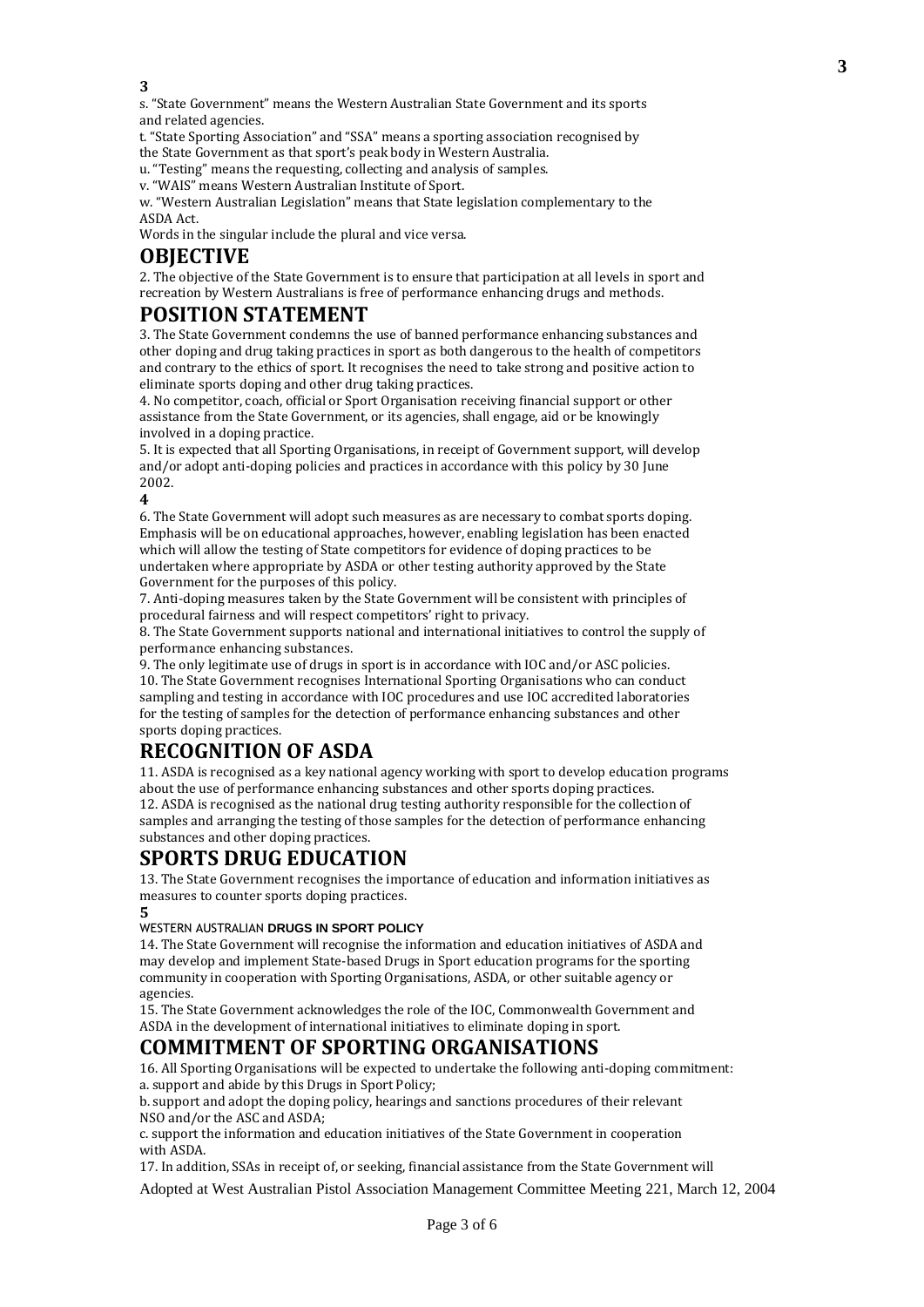be required to:

a. provide DSR with a copy of their current doping policy;

b. agree to abide by the provisions of this Drugs in Sport Policy, to be eligible to receive financial assistance from DSR or any other State Government agency;

c. develop and implement, in consultation with relevant agencies, drugs in sport education and intervention programs for their members.

#### **6**

# **TESTING FOR DOPING PRACTICES**

18. The State Government recognises that testing for the detection of banned substances is a useful deterrent to doping practices and that pursuant to legislation of the Commonwealth and/or Western Australia, ASDA may request a competitor as defined in the legislation to provide a sample for the purposes of testing for evidence of doping practices.

19. Any testing program initiated in Western Australia will be subject to a written agreement between ASDA and the State Government which identifies and quantifies the testing population and responsibility for costs. The viewpoints of the sporting community will be taken into account in the development of a Western Australian testing program.

20. Any testing program initiated by Sporting Organisations will be subject to a written agreement between ASDA and the Sporting Organisation which identifies and quantifies the testing population and responsibility for costs.

21. Testing of competitors for doping practices will be in accordance with principles of procedural fairness.

## **TESTING OF CHILDREN**

22. The testing of persons under the age of 18 years under Western Australian legislation will not occur without the written consent of the child's parent or guardian. A refusal by the child's parent or guardian will not constitute grounds for an entry in ASDA's Register.

# **ELIGIBILITY FOR TESTING**

23. In addition to those competitors eligible for testing under provisions of the Australian Sports Drug Agency Act 1990, and/or pursuant to Western Australian legislation ASDA may test for evidence of doping practices in sport any competitor who:

a. competes or has been selected to compete, as a representative of Western Australia, in an open age sporting competition either as an individual competitor or as a member of a team; or

#### **7**

#### WESTERN AUSTRALIAN **DRUGS IN SPORT POLICY**

b. is included in a group formed for the purposes of selection as an individual or member of an open age team to represent Western Australia; or

c. competes in an open age sporting competition, or trains to compete in an open age sporting competition, and is receiving support from the State Government or is a party to an arrangement under which he or she will receive support from the State Government; or

d. is entered on a national Register and as a result of having his or her name entered on the register, is ineligible to take part in an open age sporting competition as a representative of Western Australia; or

e. purports to represent Western Australia in an open age sporting competition.

#### **OBLIGATIONS OF STATE SPORTING ASSOCIATIONS**

24. All SSAs receiving financial or other assistance from the State Government shall: a. provide the names and other details of their State competitors on request from DSR and/or ASDA for the purpose of selection for testing if required:

b. permit and assist ASDA to attend competitions conducted by them or under their auspices in order to obtain samples for testing to detect the use of banned performance enhancing substances and other doping practices;

c. permit and assist ASDA to obtain samples for testing from their members out of competition to detect the use of banned performance enhancing substances and other doping practices;

d. notify their State competitors that they are liable for selection to provide samples for testing to detect the use of banned performance enhancing substances and other doping practices;

e. arrange for completion and return of any documentation required for the purposes of ASDA at the request of ASDA, the ASC, AOC, ACGA or NSO;

#### **8**

f. provide DSR with a copy of their doping policy. This policy should conform with the doping policy of their NSO and this Drugs in Sport Policy;

g. upon initiating a testing program, contract ASDA to conduct the tests;

h. notify DSR of sanctions to be applied to their State competitors;

Adopted at West Australian Pistol Association Management Committee Meeting 221, March 12, 2004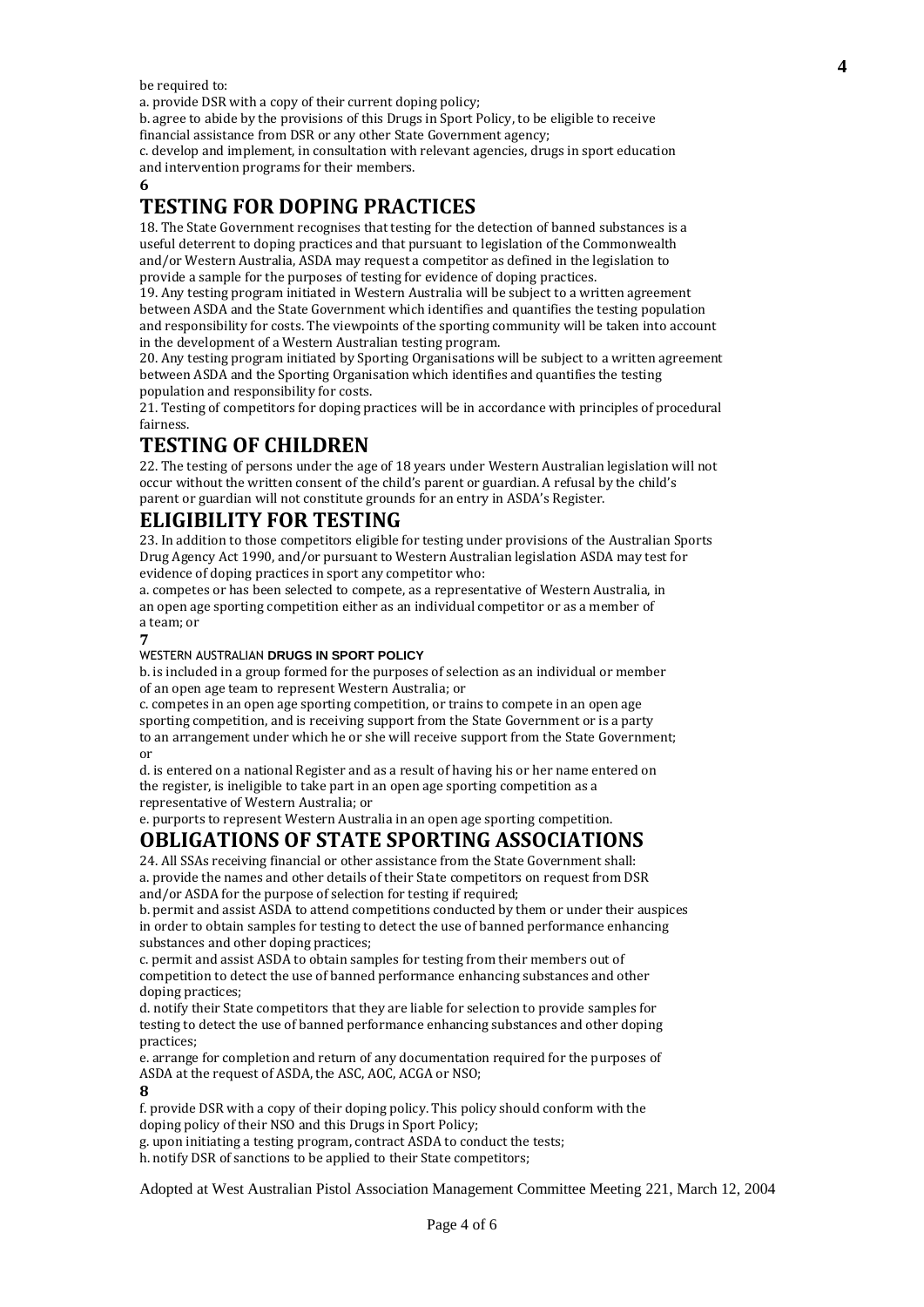### **ADVICE TO THE WA INSTITUTE OF SPORT FROM ASDA**

25. ASDA will maintain a Register to record the names of competitors who have returned positive test results or who fail to provide a sample for testing. For those competitors assisted directly by WAIS or through Sporting Organisations receiving financial or other assistance from WAIS, ASDA in the first instance will notify nominated Senior Officers of DSR being the Director-General or the Director of Sport. The DSR Senior Officer will advise the Chairman or Director of WAIS of the competitor's name and test details. The DSR Senior Officer and the Chairman or Director will not make the name or other means of identification available to other officers of DSR or WAIS.

## **ADVICE TO THE STATE GOVERNMENT FROM STATE SPORTING ASSOCIATIONS**

26. SSAs will notify the Director-General of DSR of:

a. any breach of this Policy as reported by the NSO to the State Sporting Association; and b. any sanction applied to a member by the State Sporting Association within ten days of the decision to impose it or within ten days of being notified of any sanction.

**9** WESTERN AUSTRALIAN **DRUGS IN SPORT POLICY**

### **SANCTIONS**

27. The State Government endorses the nature and type of sanctions contained in the ASC National Anti-Doping Policy.

28. The State Government expects that the following sanctions determined by the relevant NSO will be applied by the relevant SSA to their members found to have participated in a doping practice. The competitor will for the period of suspension:

a. not be eligible to be selected to represent Western Australia in any national competition; b. be banned from competing in any events and competition conducted by or under the auspices of any SSA;

c. have awards, placings and records won from the date of the doping practice withdrawn; d. have funding assistance from the relevant SSA withdrawn;

e. remain on ASDA's Register for out of competition testing;

f. not be able to hold office in any SSA; and

g. be ineligible for any assistance from WAIS.

29. The State Government will withdraw, and revoke eligibility for, financial or other assistance (for example use of facilities) to any competitor, coach, official or other person receiving financial or other assistance from the State Government who it determines has committed a breach of this Drugs in Sport Policy, for the sanctioned period.

30. Financial or other assistance to a Sporting Organisation may be withdrawn and eligibility for financial or other assistance from the State Government revoked where the State Government determines a Sporting Organisation has committed a breach of this Policy.

31. A breach of this Policy referred to in paragraph 30 may result in the immediate withdrawal in whole or part of State Government financial and other assistance to a Sporting Organisation for the remainder of the current financial year and for the succeeding financial year. Sanctions are cumulative, and each breach of the Policy may invalidate eligibility for assistance for each succeeding financial year in which the Sporting Organisation is eligible for funding.

**10**

# **THERAPEUTIC USE OF BANNED SUBSTANCES**

32. The needs of some competitors (for example, competitors with disabilities) for therapeutic use of banned performance enhancing substances is recognised. A person may use a banned substance for a therapeutic purpose if:

a. the person had written approval prior to testing from the Australian Sports Drug Medical Advisory Committee (ASDMAC) or other recognised medical authority for the therapeutic use of the substance;

b. the level of the banned substance in the sample is consistent with the approved therapeutic use; and

c. the therapeutic use of the banned substance is not inconsistent with rules of the relevant International Sports Federation.

### **HEALTH AND SAFETY OF COMPETITORS**

33. The State Government and/or ASDA may determine a schedule of drugs which might be included in any drug testing program.

#### **APPEAL MECHANISMS**

34. The State Government recognises a competitor's right to apply for a review to the

Adopted at West Australian Pistol Association Management Committee Meeting 221, March 12, 2004